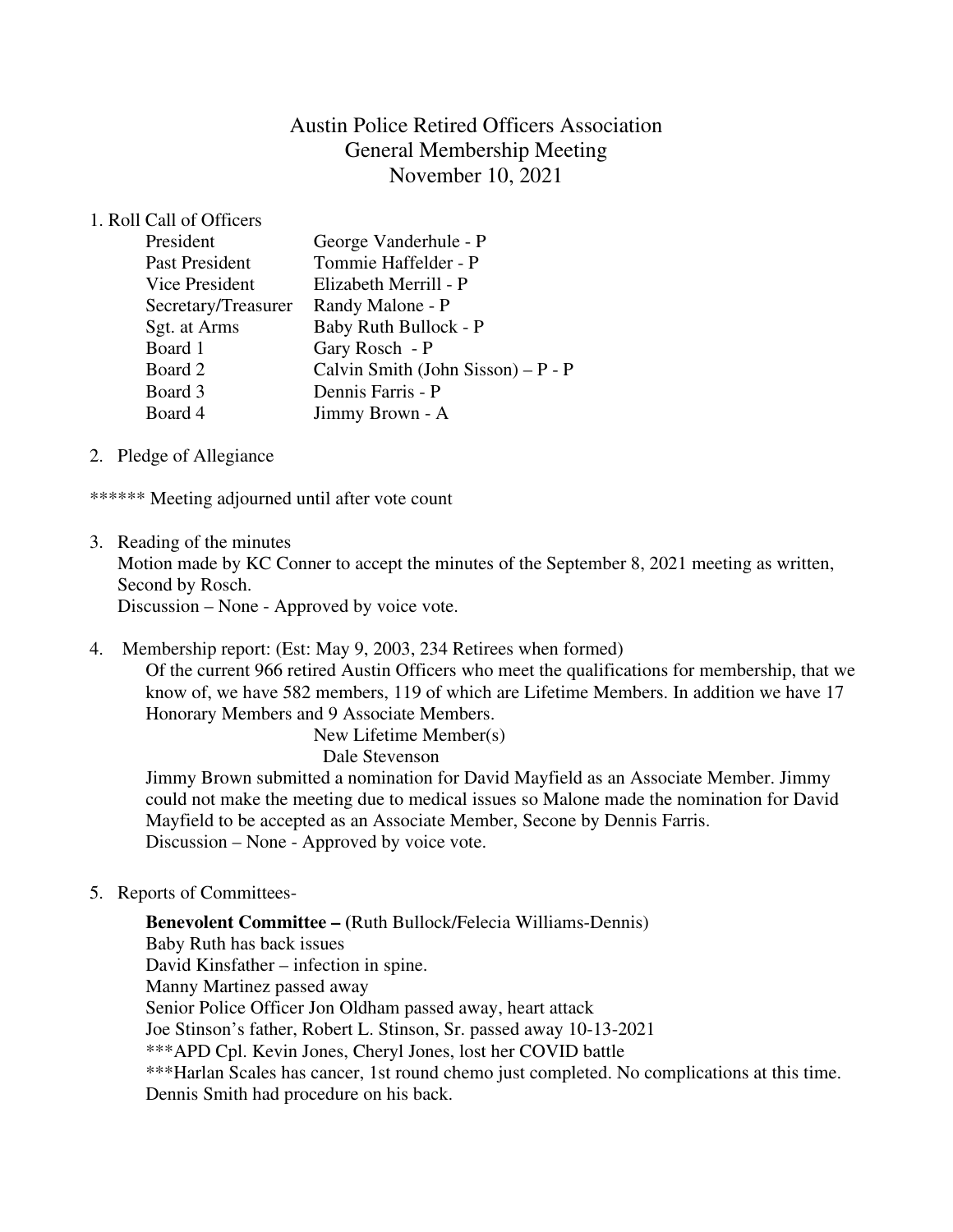#### **Entertainment Committee –** Randy Malone -

We are booked for 4-9-2022 at the Creedmoor Community Center, 12511 FM 1625, Creedmoor, Texas 78610, for our next Social. We are inviting the Retired APD Civilians to join us and as always, the event is free to Members, APD Retired Civilians and one guest each. Additional guest will cost \$10.00. We do not have a complete listing of all Retired APD Civilians so if you have contact with some, make sure they know about the event and if they are not getting our e-mails, ask them to contact Randy Malone (512-658-0692 / randy@randymalone.com).

RSVP Deadline for the Social – 4-2-2022

# **Retirement Committee** – (Carl Zimmerman) –

Zimmerman reported Keith Harrison ran unopposed for his position on the Retirement Board.

Our Retirement System funds currently over one billion.

Actives will have to contribute an additional 2% into the system.

The APRS is going to update the software to their system.

#### Legislative – (Dennis Farris)

Dennis Farris reported that Save Austin Now Proposition A was voted down. AFD and EMS came out against Proposition A. Dennis reported that the Save Austin now group was focussed on the upcoming City Elections.

# **APA Liaison Committee –** Robert Gross –

The two cadets who had Covid and were asked to resign were given inside jobs and would be able to go into next class.

 The City of Austin had contacted Travis County Constables to get them to work traffic in Austin due to the shortages. The Constables are working traffic but the tickets, and money from the tickets go to the County and the JP Courts deal with those who want a court case.

**Social Media Committee –** (Dennis Farris) – No Report

**Treasurer Report** - Randy Malone – Reports attached

Motion made by Rosch to accept the 2022 Budget (attached) , Second by KC Conner. Discussion – None – Approved by Voice vote.

Motion made by Haffelder to accept the Committee Reports, Second by Rosch. Discussion – None – Approved by Voice vote.

# 6. Communications and Bills –

Blue Santa – Thanking us for last year's donation and requesting a new donation.